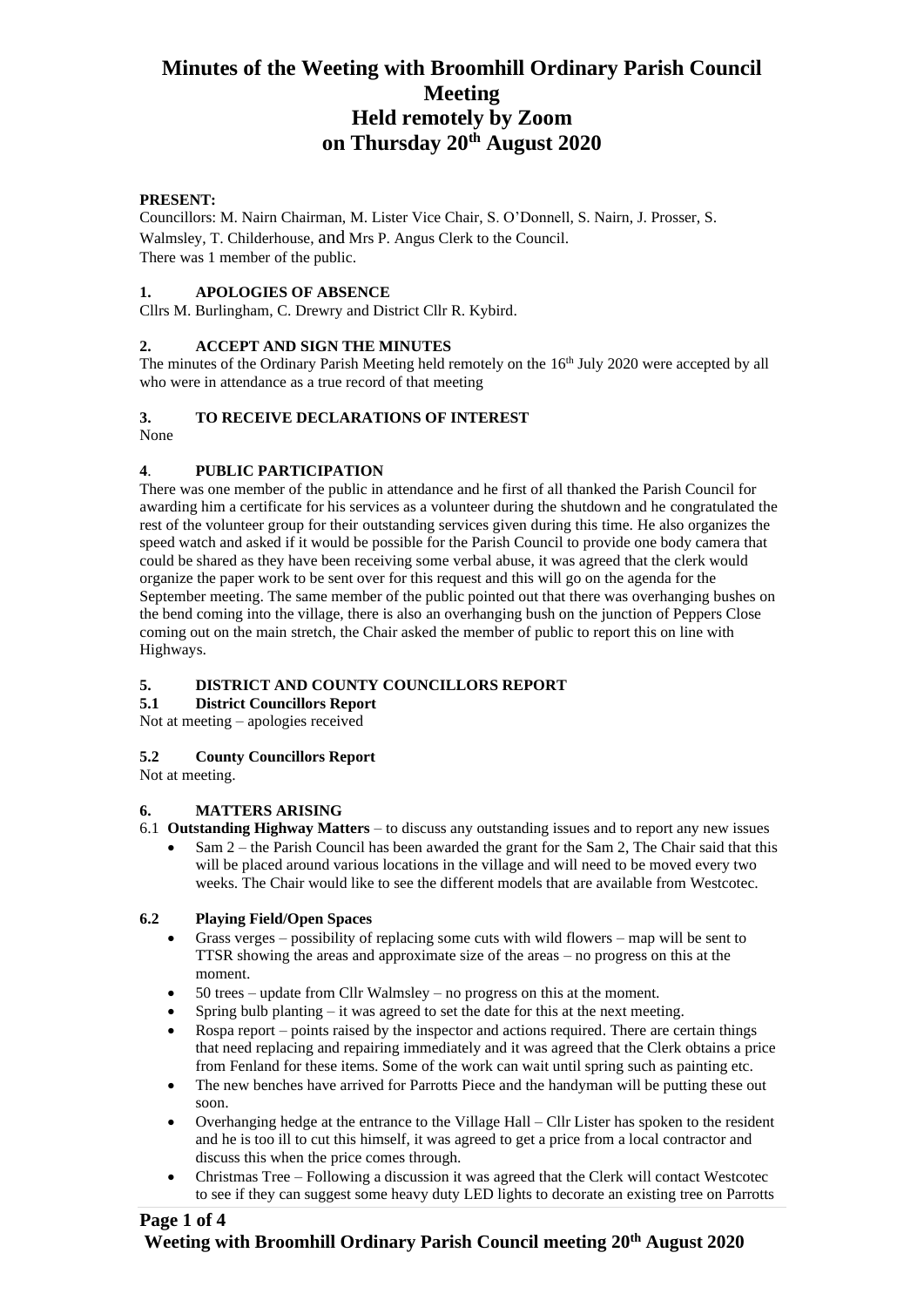## **Minutes of the Weeting with Broomhill Ordinary Parish Council Meeting Held remotely by Zoom on Thursday 20th August 2020**

Piece and the lights would stay on the tree throughout the year thus saving money on buying a new tree every year and having to call out Westcotec with the cherry picker. There are also two smaller fir trees on the green that can be decorated. White lights are preferable.

• Cllr Lister said she had noticed that Exit and Enter signs had been removed from the play area and she spoke to the handyman who said they were being ignored so he removed them. She pointed out that the Parish Council must comply with government guide lines – he has now put these back.

#### **6.3 Weeting awards –**To discuss and agree (if any) new Lapel Pin awards

All volunteers have received a certificate and lapel pin. The Chair asked the Cllrs to come forward if they know of anyone else that helped others during the shut down that are not on the list.

#### **6.4 Parish Partnership scheme 2021**

It was suggested that the path by the sign to Village Hall is extended. The Chair said he will contact David Jacklin – Highways to discuss the area.

#### **6.5 Notice board**

Following a discussion, it was agreed by the a majority to purchase a new noticeboard from Greenbarnes Ltd at the price of £1558.34 including VAT. It was agreed to find a contractor to fit the notice board.

#### **7. REPORTS**

#### **7.1 Chairman's Report**

The Chairman has received a complaint from a resident regarding a footpath that has been blocked by a person that has purchased some land, the Chair contacted Highways and they will be writing to the owner of the land to confirm what he can and cannot do regarding footpaths etc.

#### **7.2 Clerks Report**

- Ordered 2 benches for Parrotts Piece
- Found some maps for the areas for wild flower planting
- Notice board manufacturer agreed to hold prices quoted back in March for the new noticeboard
- Sam -2 partnership grant agreed and Westcotec have agreed to hold the prices quoted for this last year
- Ordered new Lapel pins
- Uploaded comments on all planning applications on the planning website
- Printed certificates for all volunteers and will be delivering these along with lapel pins to all volunteers – with help from Cllr Lister
- Sent lapel pin and letter to a resident's partner as thank for services given to the Parish (Posthumously awarded)
- Checked off findings of the ROSPA report with Cllr Lister and am organizing Fenland Leisure to come out to the main play area and Outdoor Fitness to the outdoor gym equipment to rectify the points raised by ROSPA

#### **7.3 Handyman Report**

- Disinfected all play and exercise equipment daily from the 4th July until 7th August.
- Fitted covid-19 banners and signs at various locations on the equipment on the playing field and play area.
- Made and fitted permanent warning sign on the teen shelter decking fence.
- Following a phone call from Cllr O'Donnell cleared broken glass at the bottle bank and made more room in the bottle bank as it was full.
- Telephoned bottle bank company 3 days running to get the bank emptied, (first time they have had to be called more than once)
- Trimmed hedge and cut overhanging branches on the dog walk.
- Rospa report read the report and designed and made 3 action sheets plus 3 copies for Cllr Lister. Met Cllr Nairn and Cllr Lister at the play area and went through the action's sheets.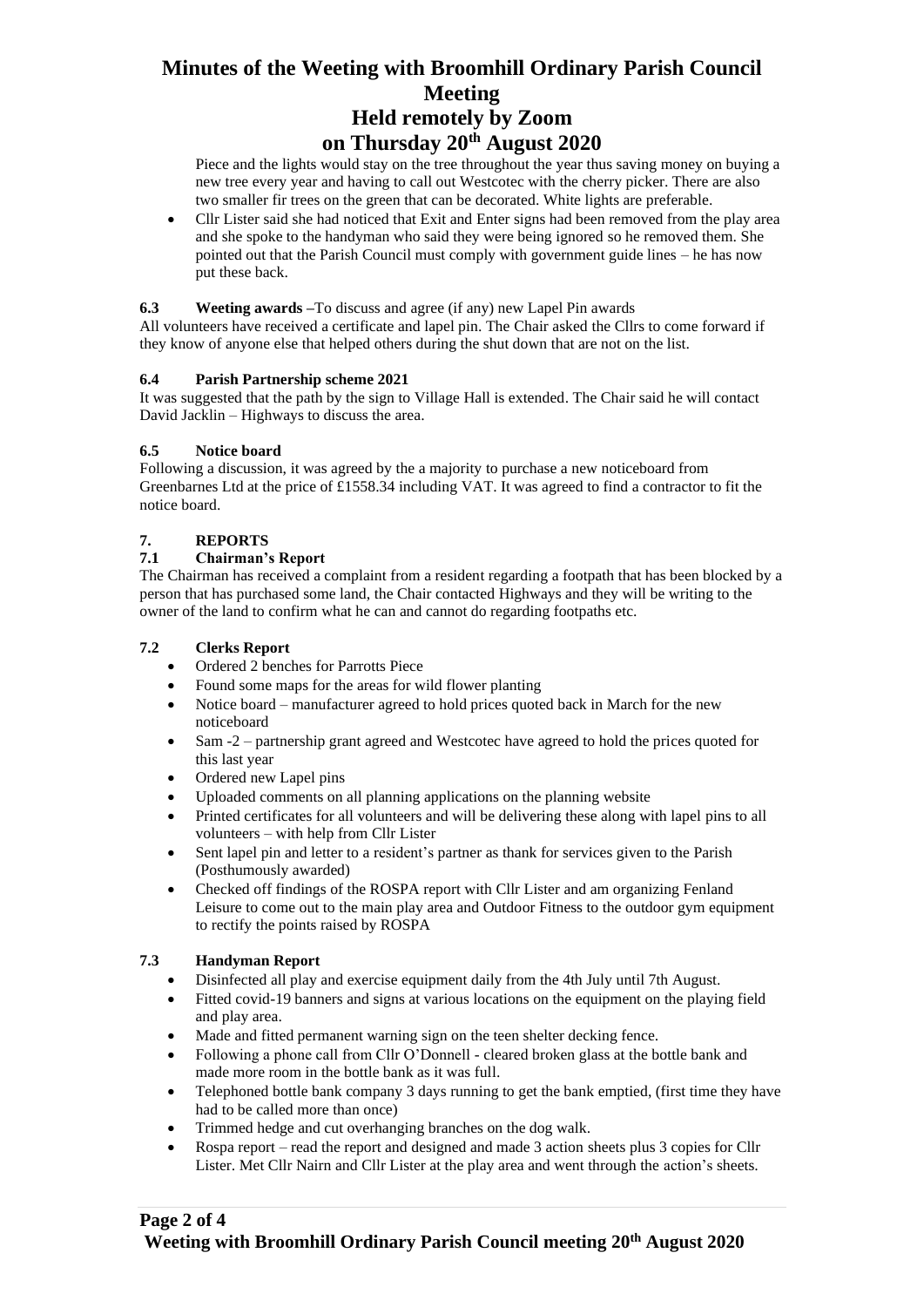## **Minutes of the Weeting with Broomhill Ordinary Parish Council Meeting Held remotely by Zoom**

## **on Thursday 20th August 2020**

- Rospa work to date play area changed 6 metal caps for plastic ones on top of posts, fitted rubber pipe on plywood edge, jet washed picnic bench and scraped away alky and moss, cut off bolt thread and smoothed over the surface.
- Fitted cable ties on 2 bays of loose matting.
- Split up bags of clothing and put into clothing bank. (regular fly tipping on various days)
- Replaced broken pale board and refitted loose one.

#### **7.4 Street Lighting Officers Report**

None out to report.

#### **7.5 Bowls Club Report**

They are open and having friendly matches.

#### **7.6 Village Hall Report**

Some clubs may start back in the middle of September. A volunteer has sanded and recoated the floor and Cllr O'Donnell said it looks very good.

#### **7.7 Football Club Report**

No formal report received but the Chair said he is very happy how things are progressing.

#### **8. CORRESPONDENCE**

The Clerk had received an email from a tenant asking if we can help with housing in Weeting – this was referred to the District and County Councillor and Breckland Housing department.

#### **9. FINANCE**

#### **9.1 To agree and sign the payments for July/August 2020**

The following payments were authorised on Thursday the 20th August at the PC meeting held virtually by Zoom the payments were signed off by the Chair M. Nairn

| <b>Balance for June 2020</b><br>Minus the following direct debits                                    |                                           | £7,660.43         |
|------------------------------------------------------------------------------------------------------|-------------------------------------------|-------------------|
| E-On Street Lights                                                                                   |                                           | £663.29           |
| E-On Street Lights Parrots Piece                                                                     |                                           | £12.08            |
| Viridor Waste<br><b>Total Direct Debits</b>                                                          |                                           | £74.34<br>£749.71 |
|                                                                                                      |                                           |                   |
| Football Club electricity bill<br><b>Total Income</b><br><b>Total after Direct Debits and Income</b> |                                           | £9.30             |
|                                                                                                      |                                           | £9.30             |
|                                                                                                      |                                           | £6,920.02         |
| <b>Cheques/Bacs</b>                                                                                  | <b>Description</b>                        | <b>Total</b>      |
| 753945                                                                                               | One Stop Badges - Weeting lapel pins      | £173.40           |
| 940695                                                                                               | Clerks Salary and expenses                | £551.49           |
| 940724                                                                                               | Handyman salary and expenses              | £632.84           |
| 940761                                                                                               | Payment to Clerk for Zoom meeting         | £14.39            |
| 940786                                                                                               | Westcotec - streetlighting maintenance    | £194.08           |
| 940807                                                                                               | Fengate Fasteners - village maintenance   | £37.99            |
| 940841                                                                                               | Fengate Fasteners - village maintenance   | £29.87            |
| 940887                                                                                               | Viking stationary - card for certificates | £10.07            |
| 940838                                                                                               | E-on Football Electricity bill            | £9.30             |
| 950329                                                                                               | Mole control                              | £50.00            |
| <b>Total Cheques / BACS paid</b>                                                                     | £1,703.43                                 |                   |
| <b>Balance in Community Account August 2020</b>                                                      | £5,216.59                                 |                   |
| <b>Balance in Savings Account</b>                                                                    | £12,053.37                                |                   |
| <b>Total in Parish Accounts</b>                                                                      | £17,269.96                                |                   |